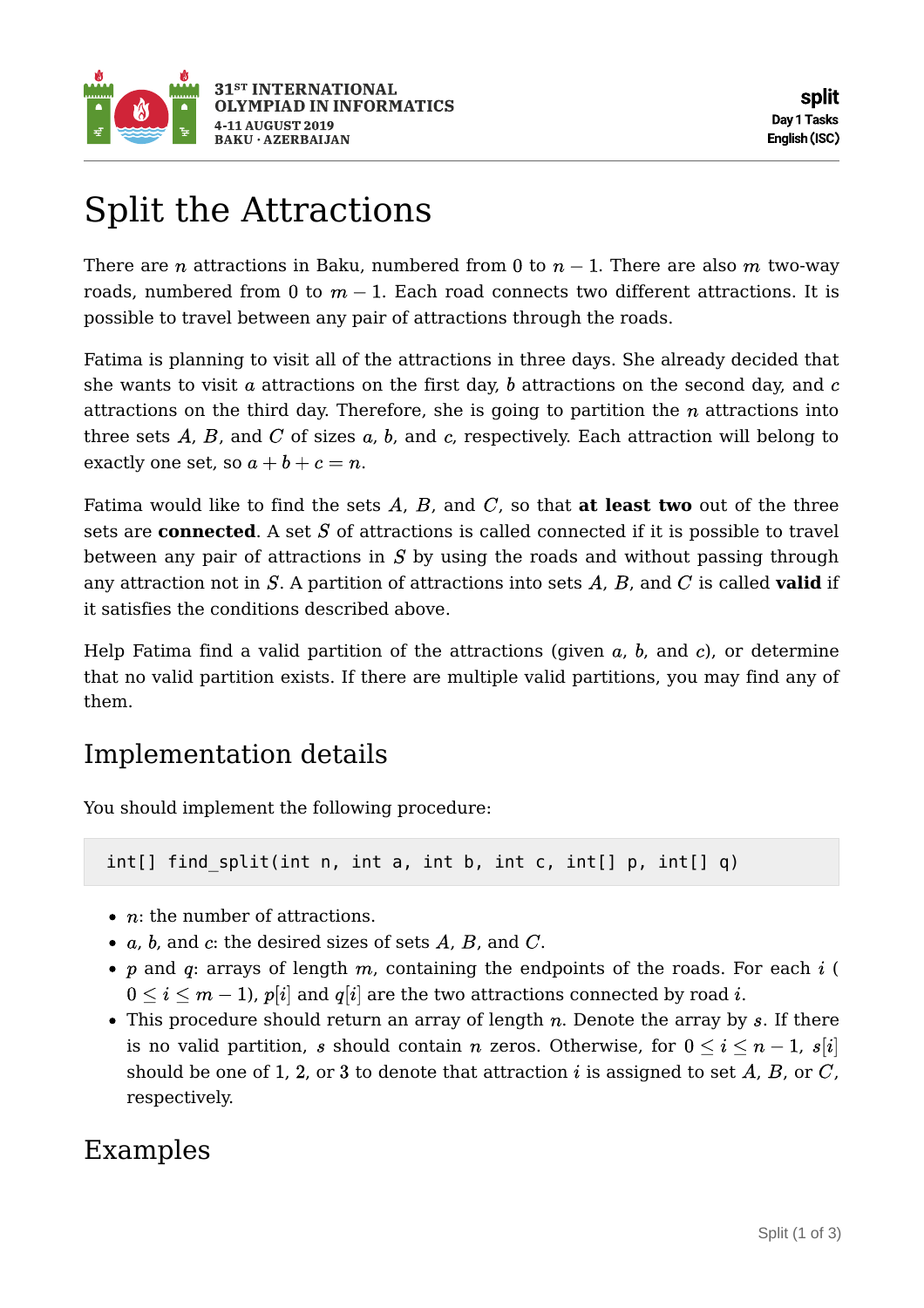#### Example 1

Consider the following call:

find\_split(9, 4, 2, 3, [0, 0, 0, 0, 0, 0, 1, 3, 4, 5], [1, 2, 3, 4, 6, 8, 7, 7, 5, 6])



A possible correct solution is  $[1, 1, 3, 1, 2, 2, 3, 1, 3]$ . This solution describes the following partition:  $A = \{0, 1, 3, 7\}$ ,  $B = \{4, 5\}$ , and  $C = \{2, 6, 8\}$ . The sets A and B are connected.

#### Example 2

Consider the following call:

find\_split(6, 2, 2, 2, [0, 0, 0, 0, 0], [1, 2, 3, 4, 5])



No valid partition exists. Therefore, the only correct answer is  $[0, 0, 0, 0, 0, 0]$ .

### **Constraints**

 $\bullet$  3  $\leq n \leq 100000$